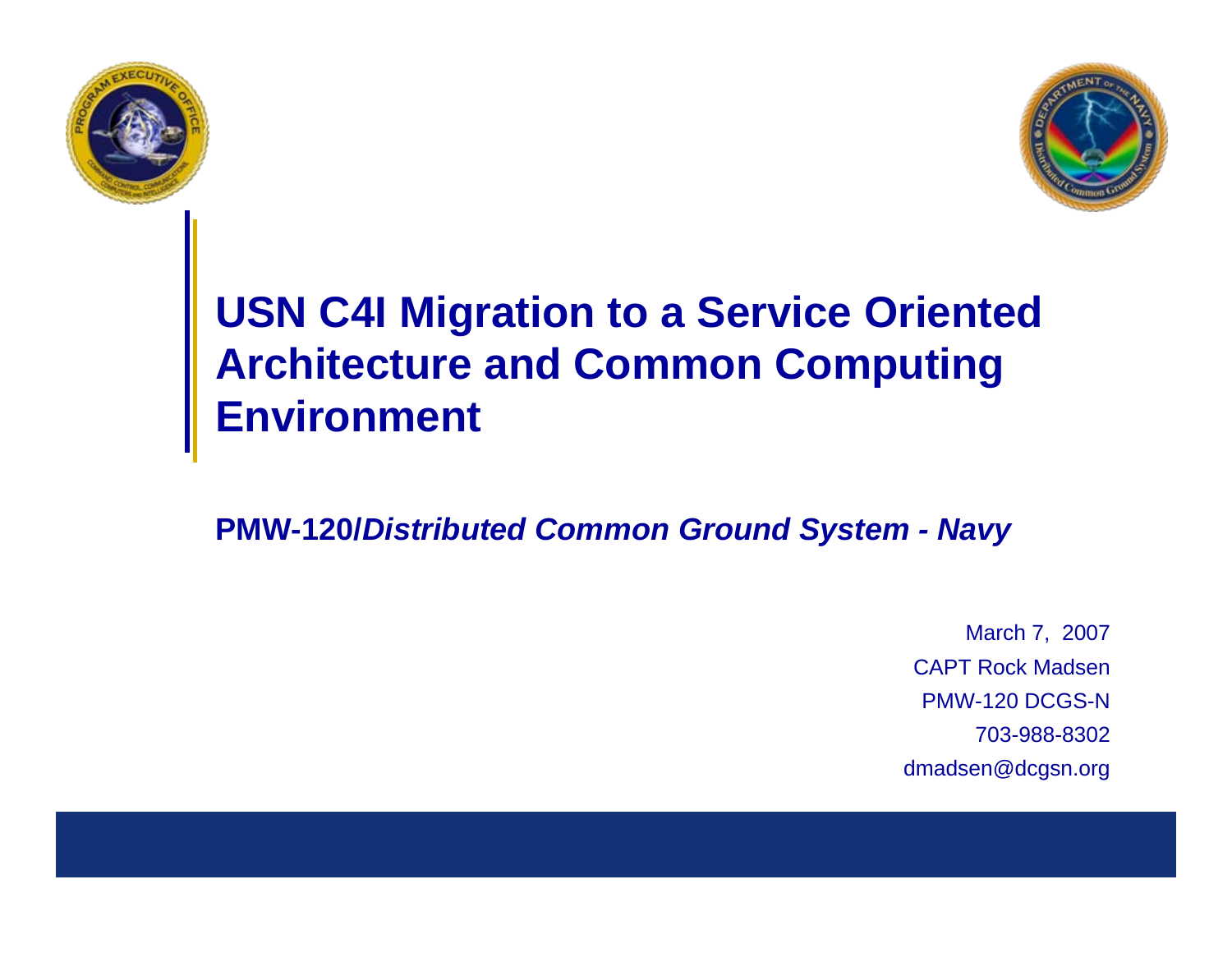



- Early in DCGS-N development recognized need for COP for C2 and ISR
- ▶ Highlighted USN C4I system issues:
	- $\mathcal{L}_{\mathcal{A}}$ – Information sharing constraints
		- ▶ Stovepiped PORs
	- Cost

1

- Multiple support infrastructures (training, refresh and upgrades)
- ▶ Overlap of requirements
- –– Hardware footprint
- Bandwidth constraints

## **Lack of Agility and Responsiveness**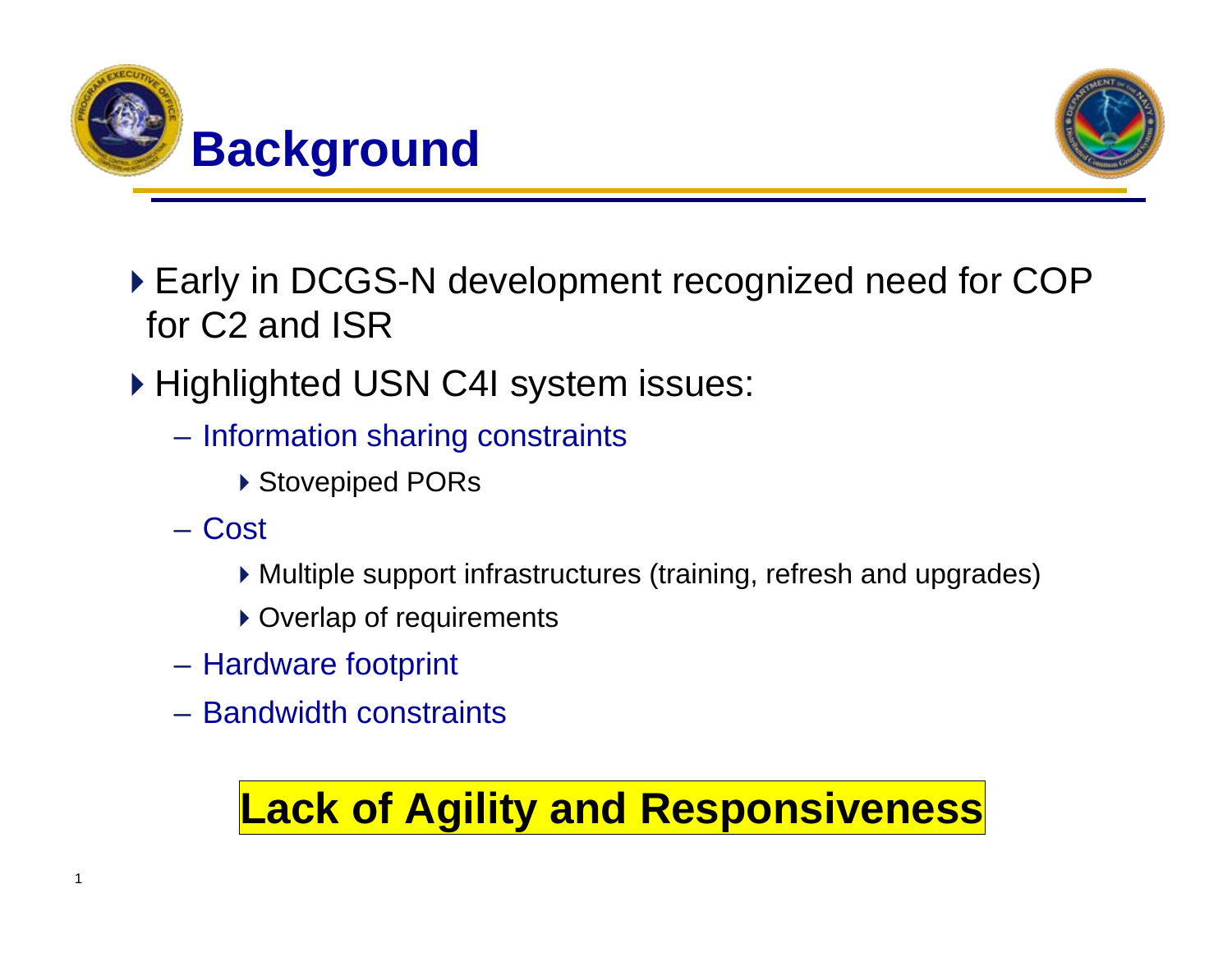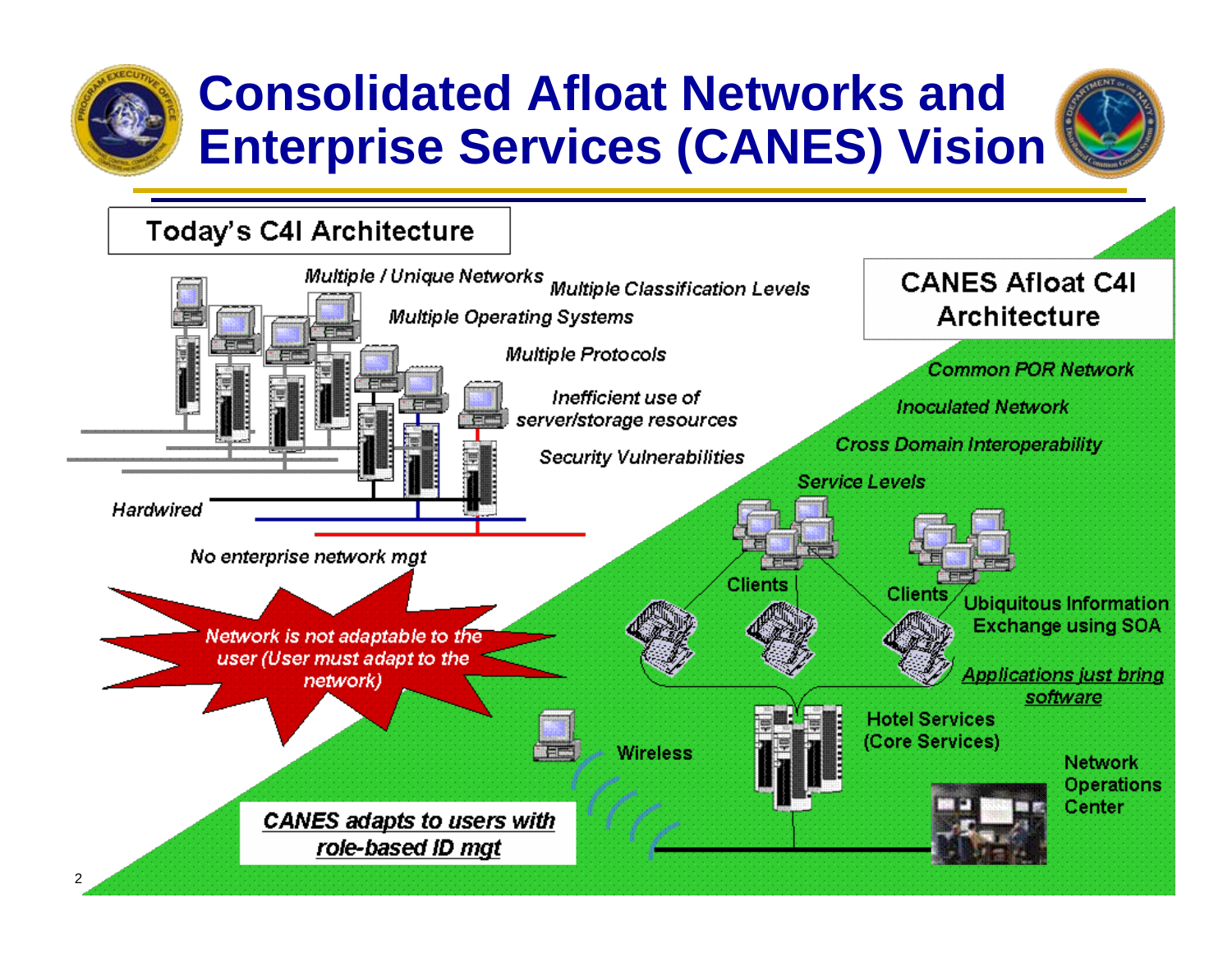



#### **ISNS Increment I+ and Compose 3.5 Integrates Core Hardware Infrastructure, Application Re-Aggregation TBD**



| <b>25-65 Racks</b> | <b>Hardware Racks</b> | <b>6-10 Racks</b> |
|--------------------|-----------------------|-------------------|
| 12-36 Sailors      | <b>SYS ADMIN</b>      | 6-18 Sailors      |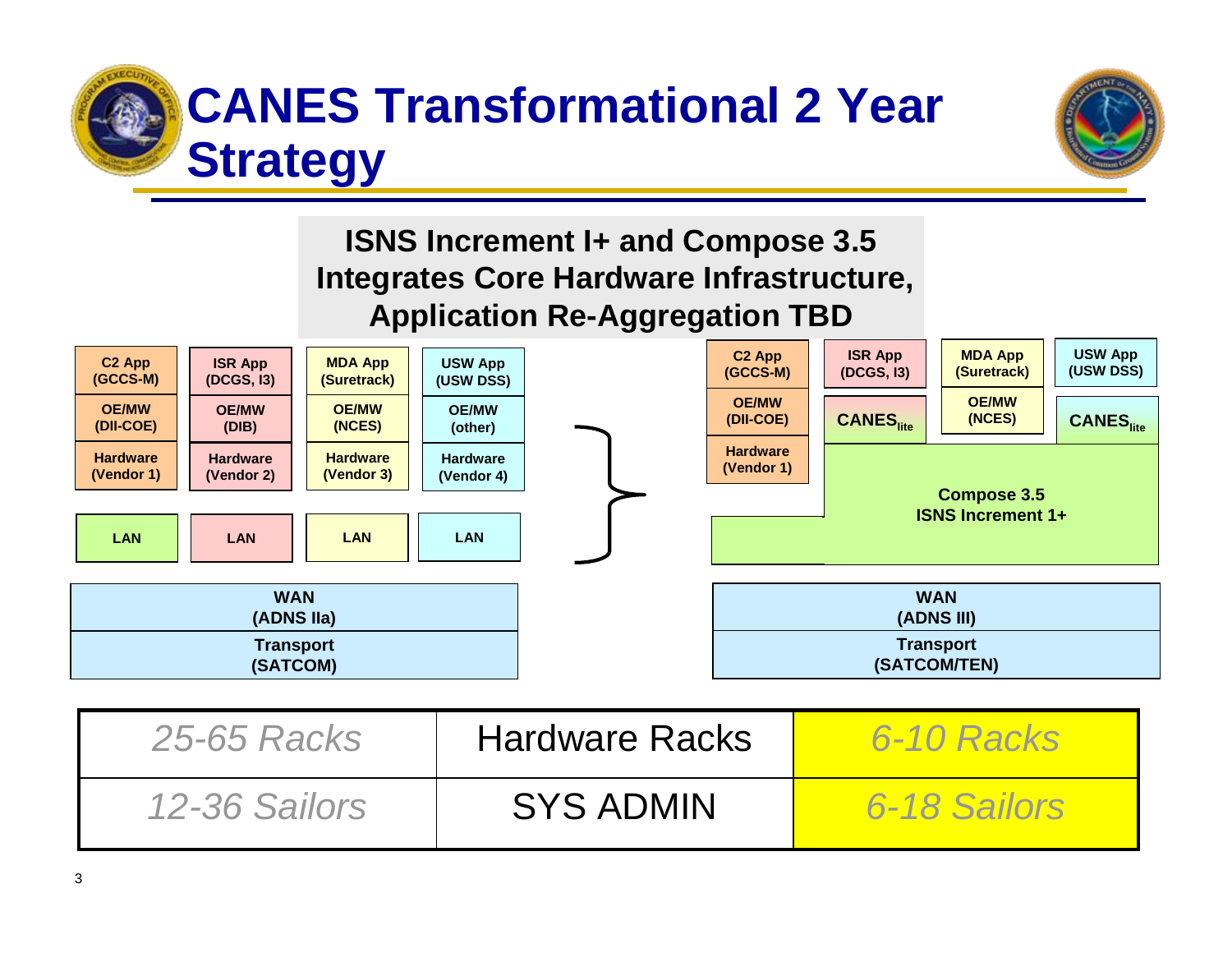# **CANES 5 Year Vision**



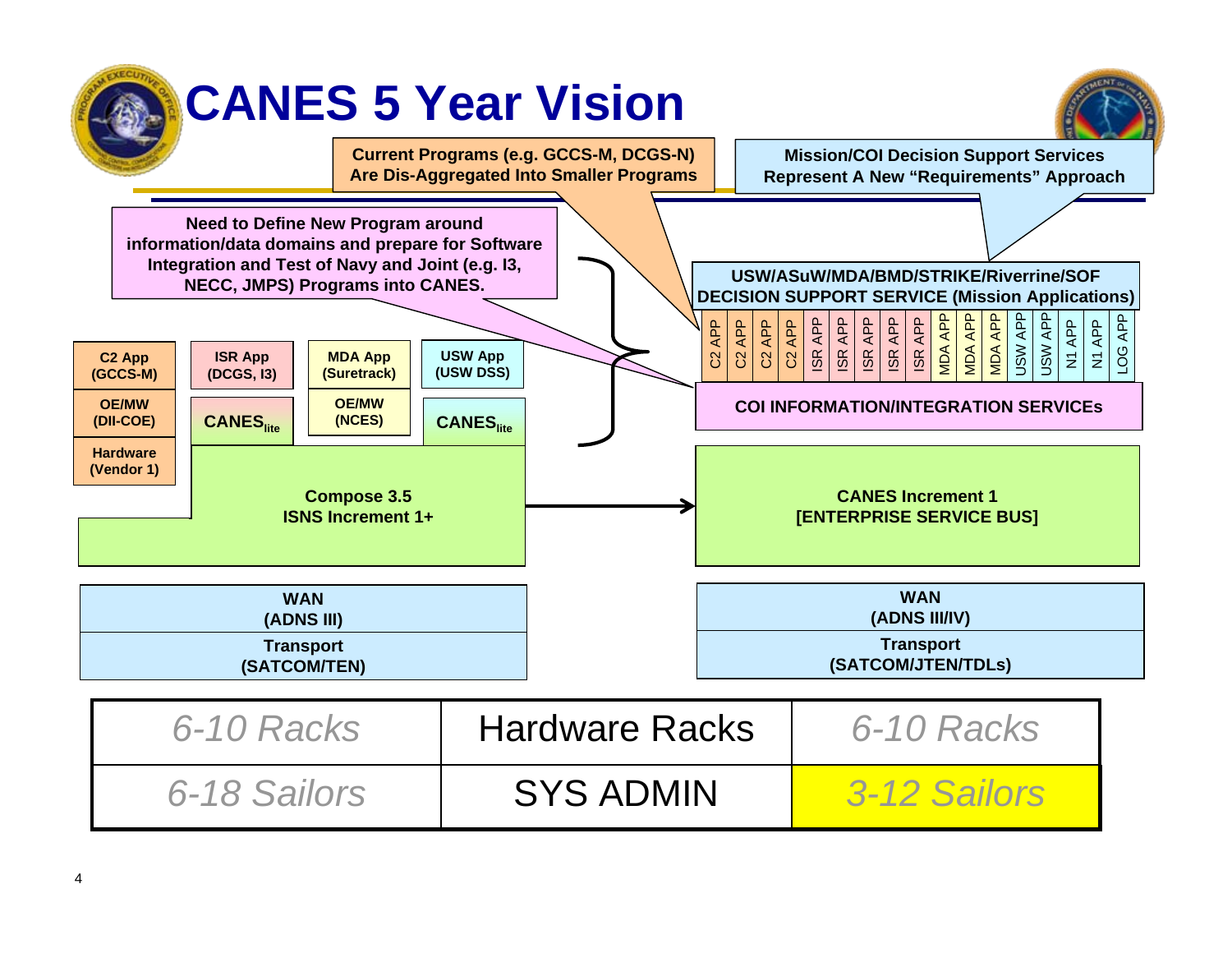





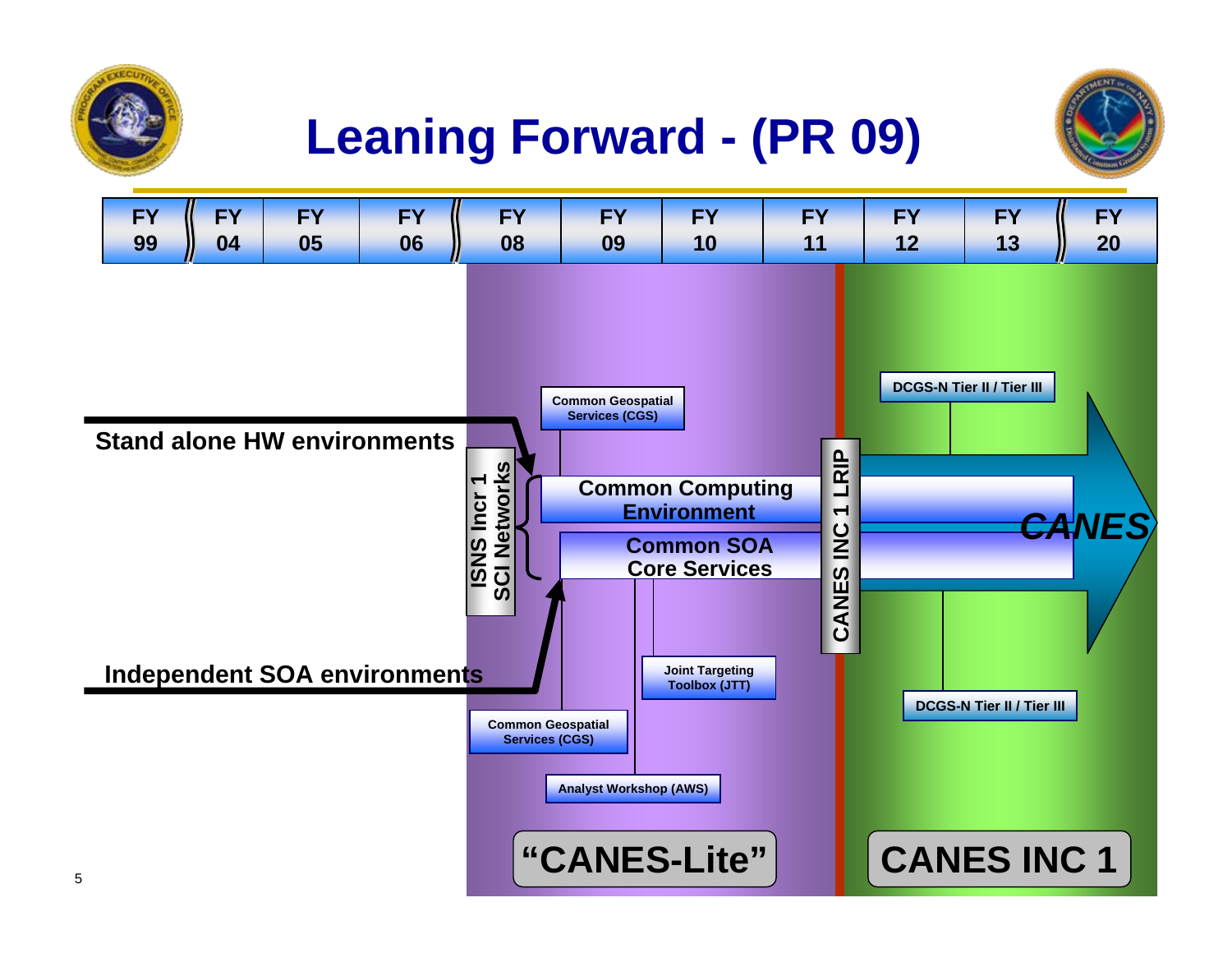



- **Issue: Gov't Integration Agent** 
	- **Mitigation –** Compete Enterprise Integrator role
- **Issue:** System Integration Complexity
	- **Mitigation –** Total system approach to business logic, mission threads, data and information management, COI integration, and information presentation to user – Who is responsible?
- **Issue:** Test and Evaluation Complexity
	- **Mitigation –** Requires new T&E Strategy & COTF Buy-in
- **▶ Issue: Resource Allocation Rules** 
	- **Mitigation –** Prioritize functions and capabilities recovery
- **▶ Issue: Integrated Logistic Support** 
	- **Mitigation –** Develop new operator and maintenance strategy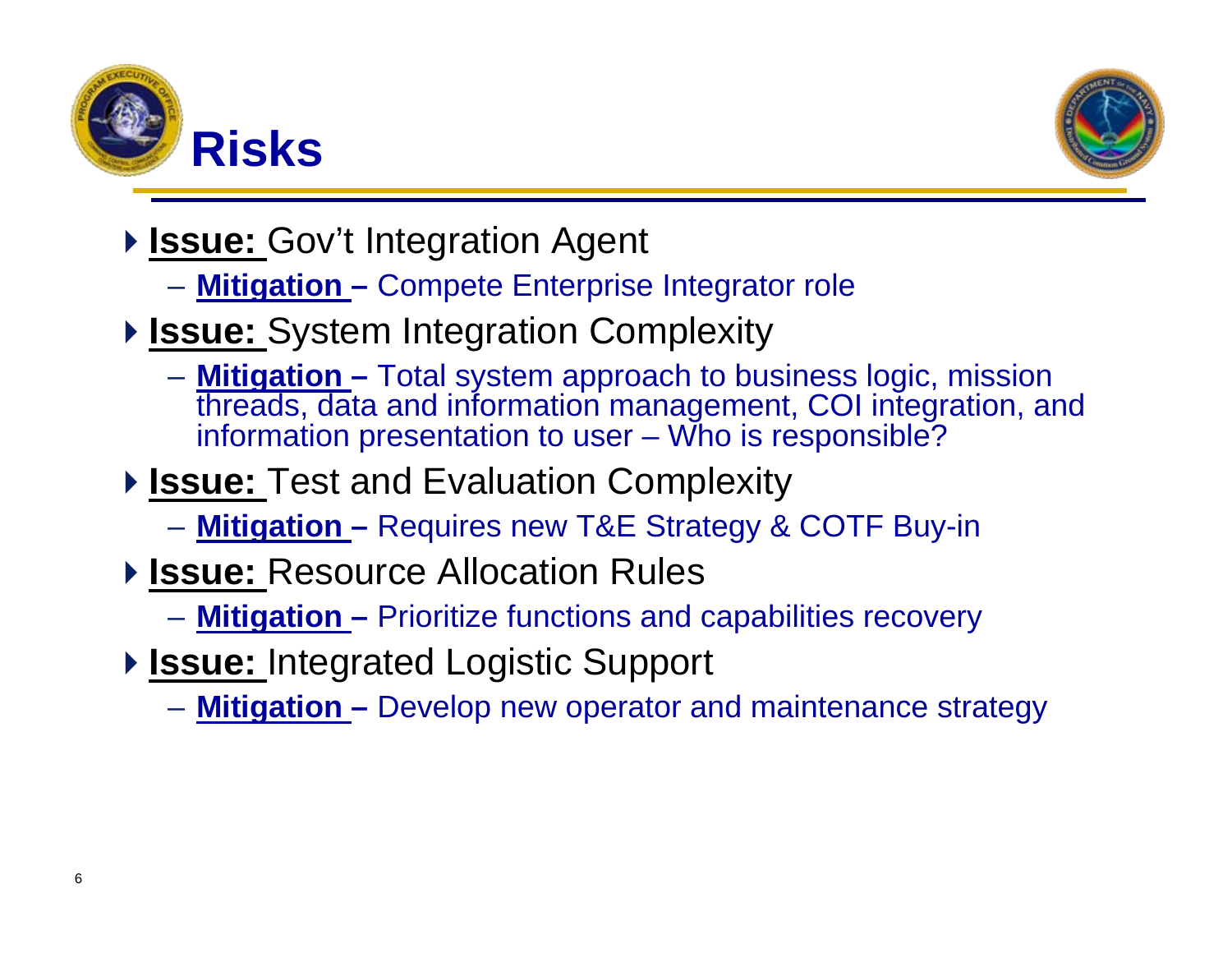



- Requires organizational change and leadership commitment
- Leveraging and aligning efforts
	- Significant opportunity but increases external risk and dependencies
- ▶ Cost avoidance needs to be reinvested
- Infrastructure and application reduction and rationalization
	- Follow PEO IWS ARCI model for Submarines
- Governance process for introducing new services or hardware into Afloat environment
	- Leverage lessons learned from NMCI and FAMs
- Timing and transition of programs into common environment
	- Need to avoid all or nothing approach
- Lack of documentation, training and CONOPs
	- Leverage and work with Industry partners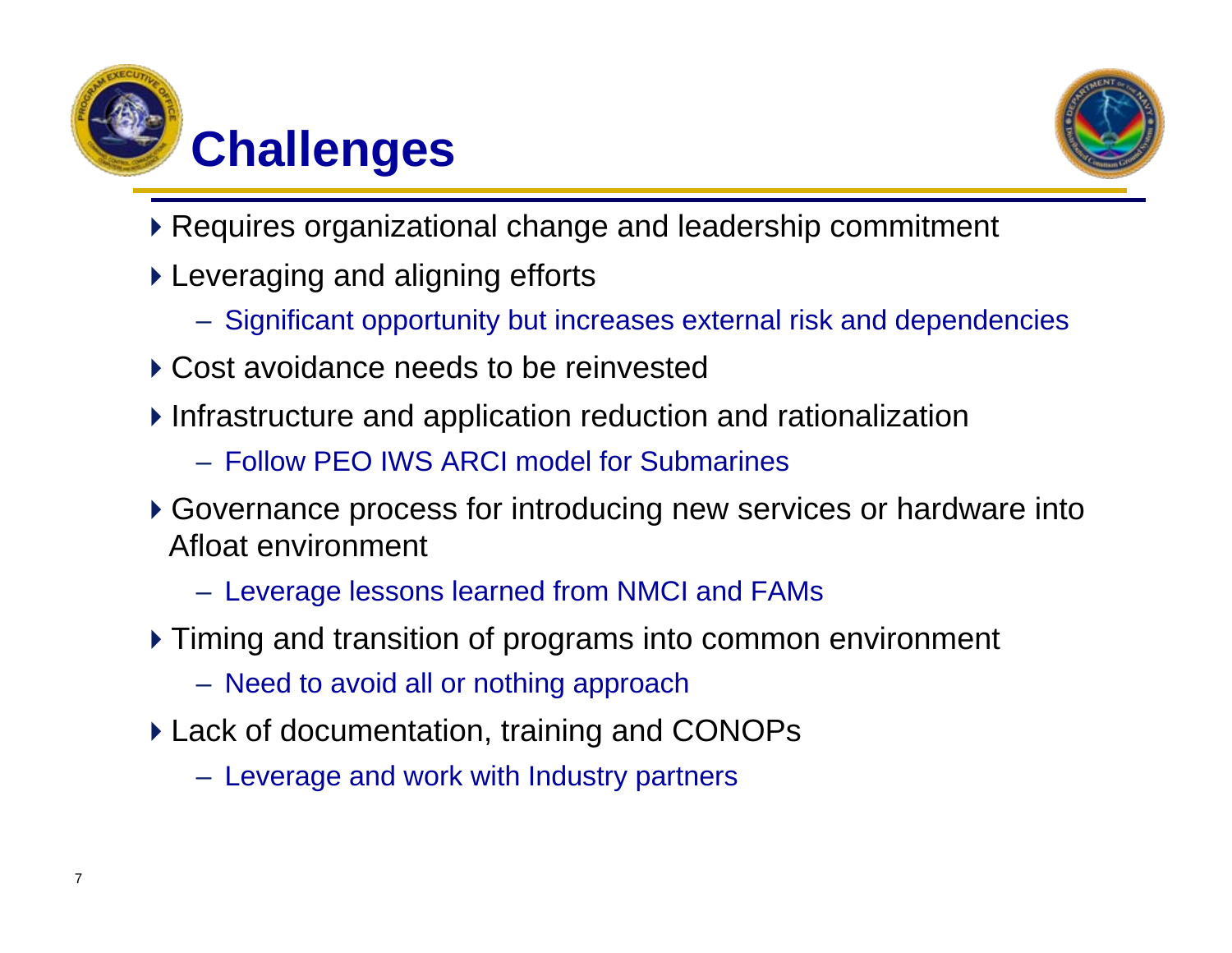



- ▶ Collaborate on afloat (ashore) SOA way forward
	- –Quantify key items/actions to promote
	- –- Synchronize the artifacts to share/leverage
	- $\mathcal{L}_{\mathcal{A}}$ – SOA governance
	- $\mathcal{L}_{\mathcal{A}}$  , and the set of the set of the set of the set of the set of the set of the set of the set of the set of the set of the set of the set of the set of the set of the set of the set of the set of the set of th Leverage previous and on-going efforts
		- DDG-1000 TSCE, NMCI, ARCI
	- $\mathcal{L}_{\mathcal{A}}$  , and the set of the set of the set of the set of the set of the set of the set of the set of the set of the set of the set of the set of the set of the set of the set of the set of the set of the set of th  $-$  Lowest TOC the goal (reduced O&S \$\$& manpower)
- ◆ We all agree SOA is good
	- Must distill the essential details
	- ▶ The Devil is in the details...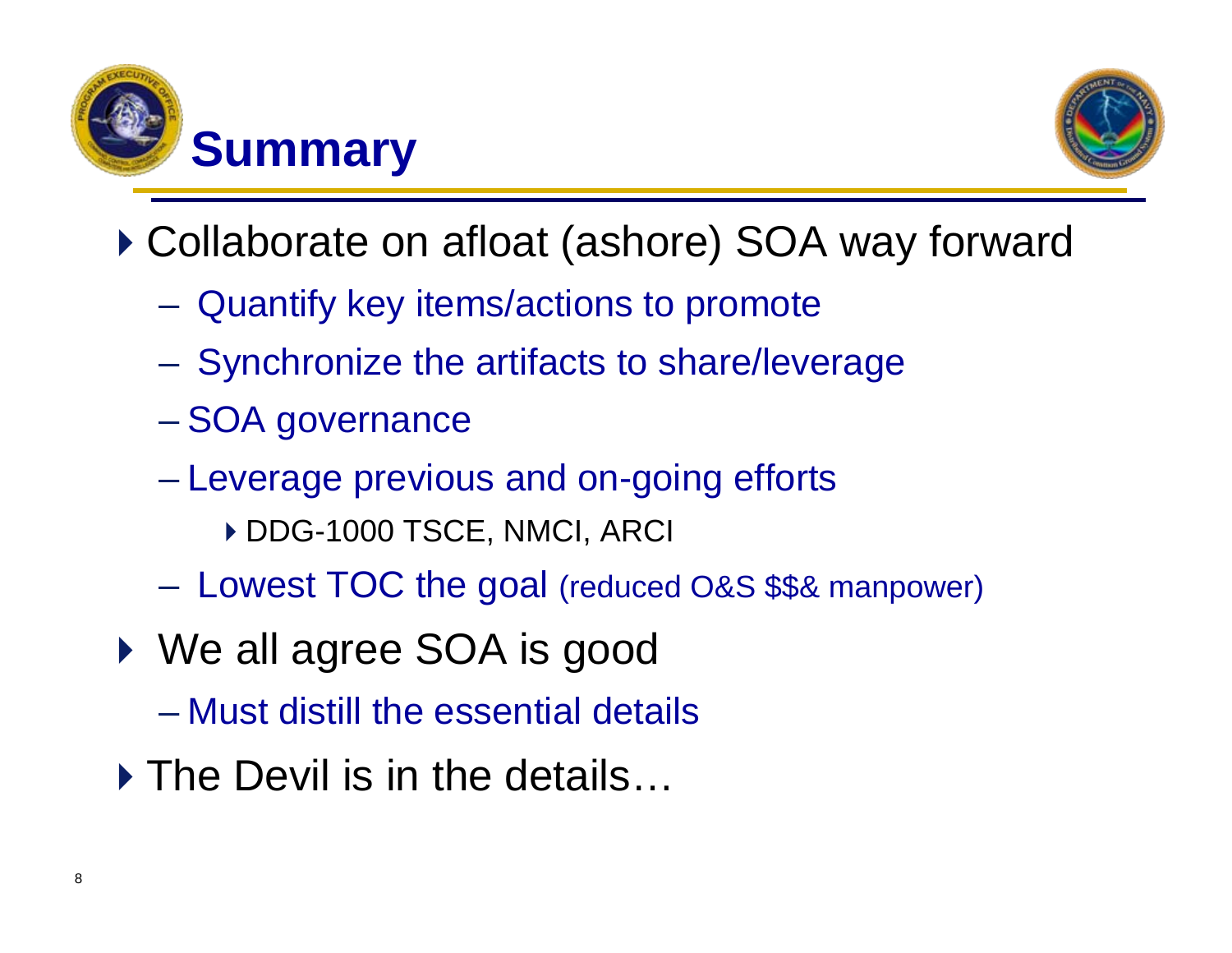



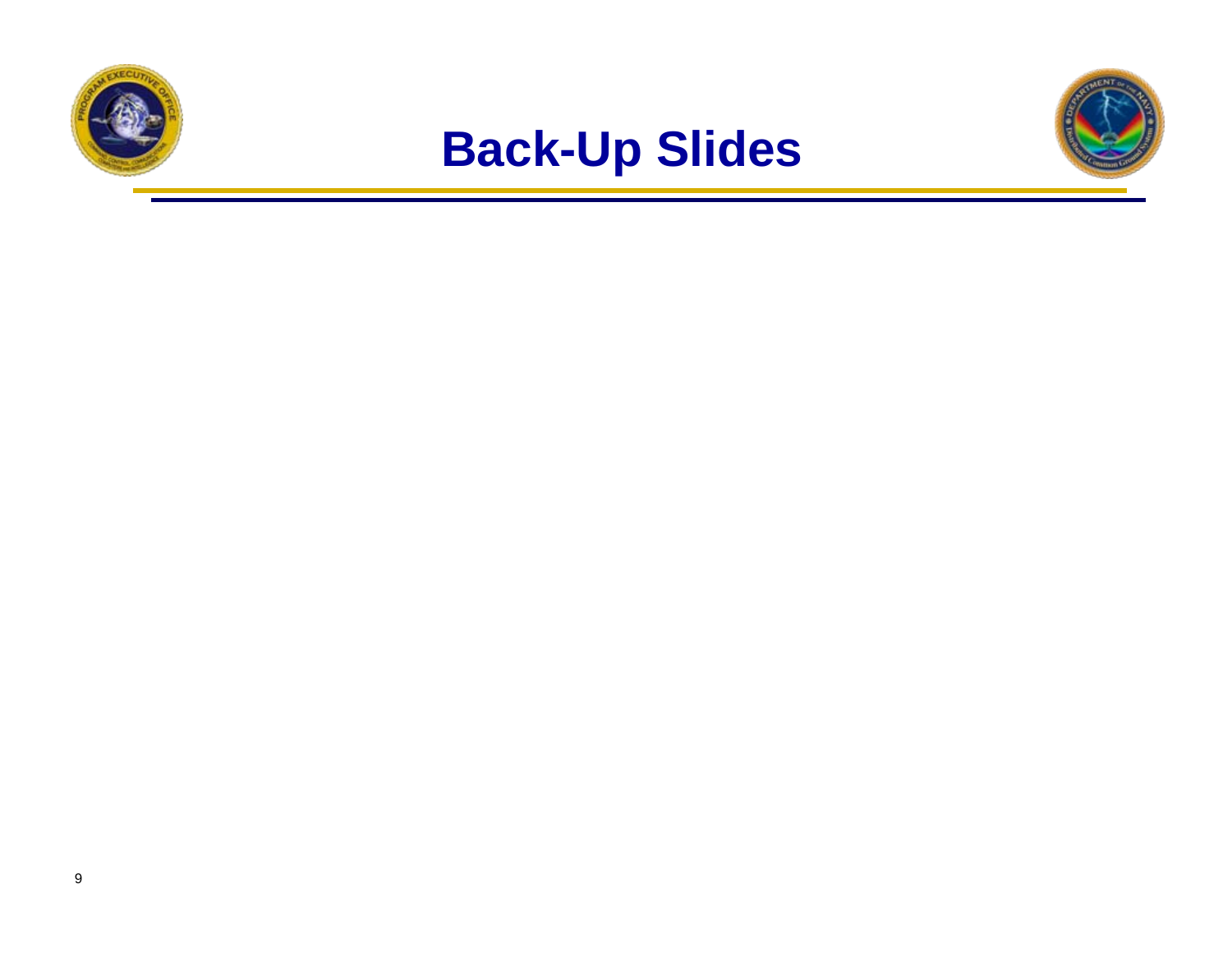

•

# **Migration Strategy for SOA/CCE**



### **MIGRATE TO SOA**

- **Targeting application complete (CGS)**  $\checkmark$
- • **Non-segmented I3 application (Analyst Workstation/Joint Targeting Toolbox)**  $\checkmark$ 
	- Working with JDISS Program Office
- **SHARP Display System (SDS) candidate FY10/11**
- **IPL/IESS Cohost FY10/11**
- **Gale Lite (ELINT) client candidate FY10/11**
- **Navy DCGS-N multi-node enterprise development underway**
	- Existing modeling tools and engineering may extend to C4 domain

### **MIGRATE TO CCE**

- **CGS and I3 applications (AWS/JTT) hosted on CCE in FY09**
- **IPL and NGA products**
	- Working with NGA for non-hardware specific application
	- Likely will not migrate until full CANES in FY11
- **Providing PMW-160 multi-function workstations requirements**
	- Stereo workstations will likely still be hardware specific buys
- **If CIP required onboard that too will be hardware specific in the interim until NGA fields alternative solutions or migrates to a software-based CIP**

- Need Sponsor help with CIP P.O.

Notes: Requires CARRIERS and Large Deck AMPHIBS be among first for ISNS Inc 1 installation Accurate cost savings estimate cannot be projected until we have a final Tier 2 configuration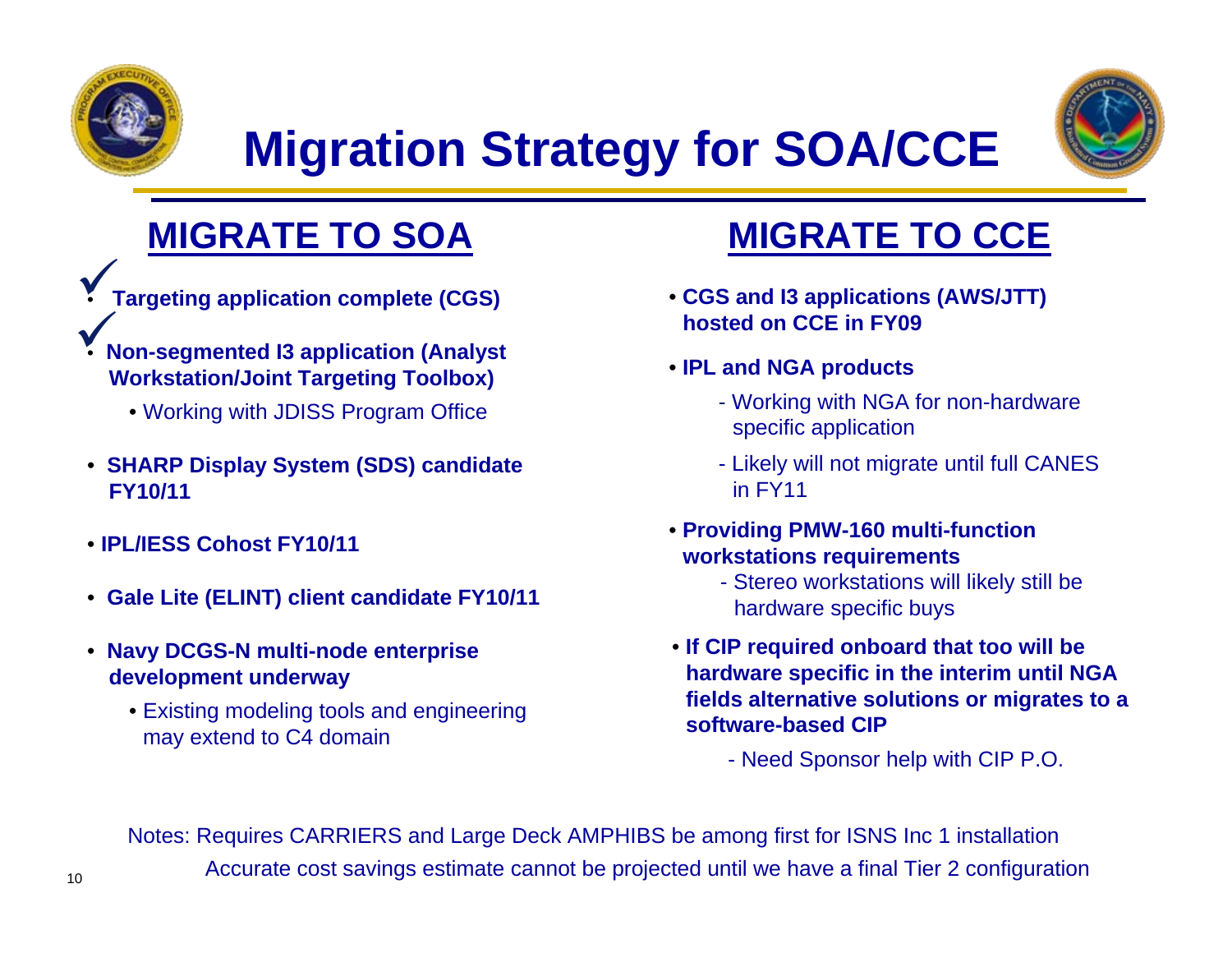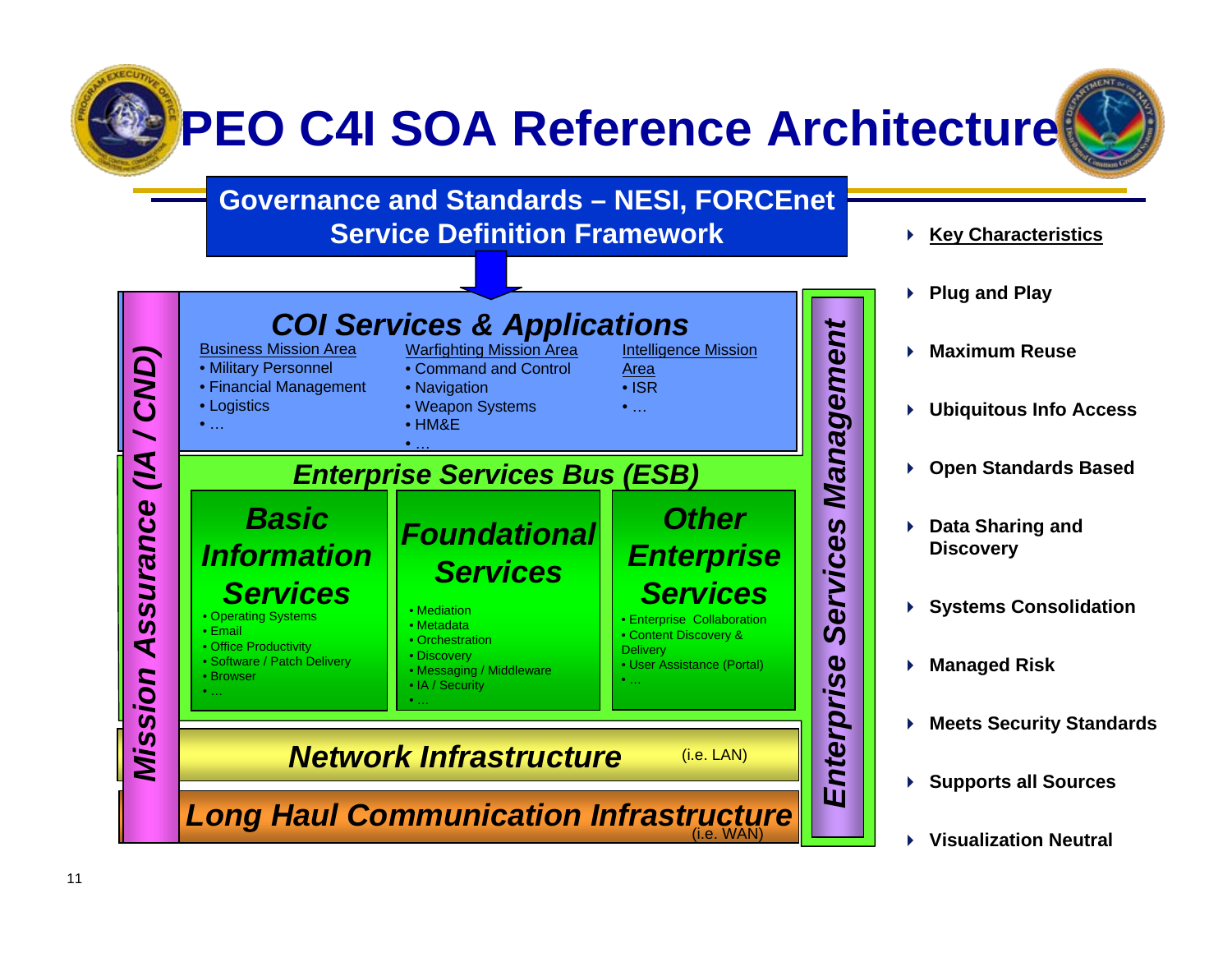



- DCGS-N 1.1 (Tier 1)
	- Implemented DIB and enterprise
	- SOA migration over time reduces cost and risk
	- Common Geospatial Service (CGS) developed with SOA in mind
	- Some applications may not easily convert to a SOA environment



- DCGS-N Tier 2\*
	- • [Reduce risk with ISNS Early Adopters](#page-13-0)  and EDMs in FY09
	- •Implement in CANES environment



#### DCGS-N maps well to CANES SOA architecture